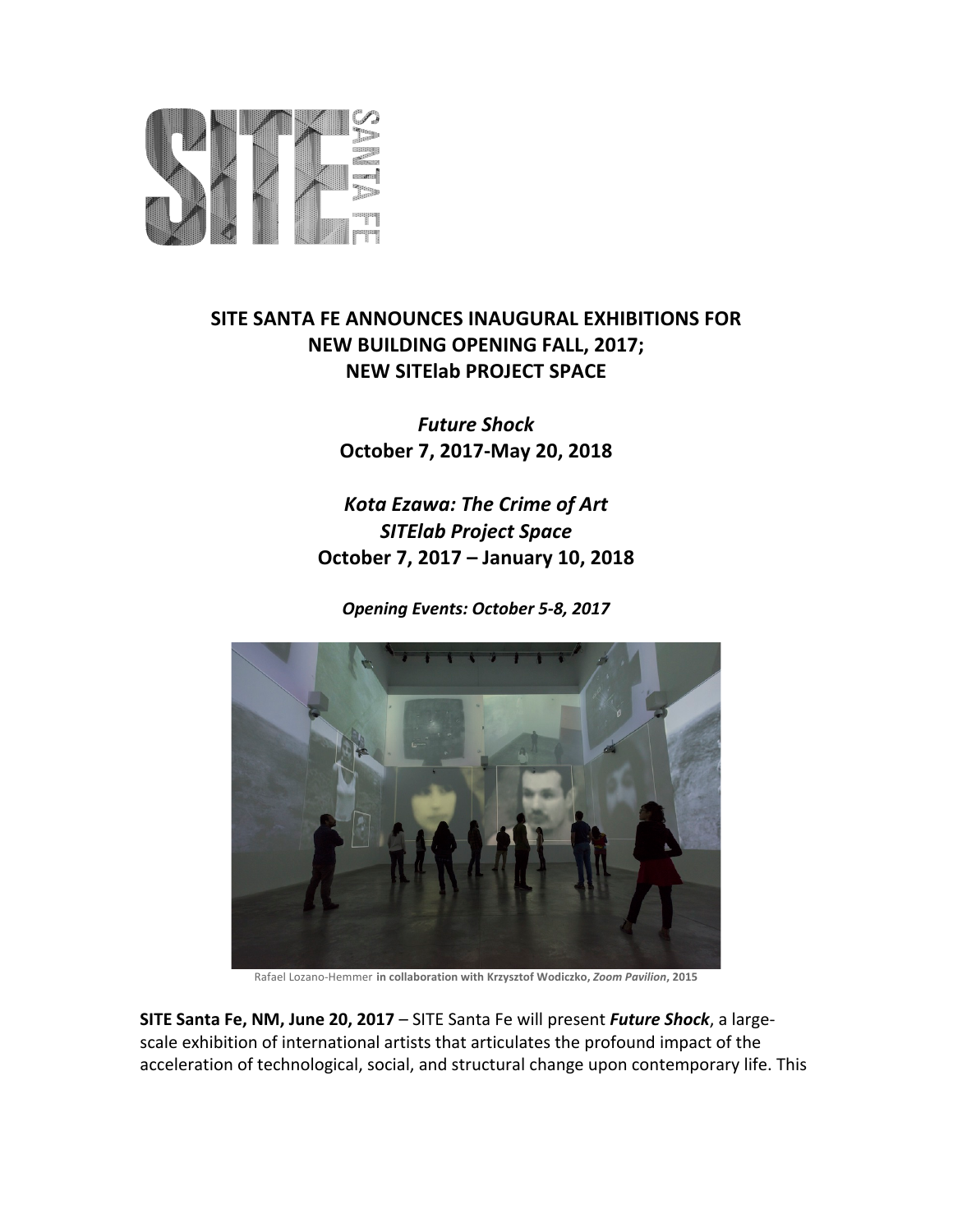exhibition will mark the reopening of SITE Santa Fe to the public in a newly expanded building designed by SHoP Architects.

*Future Shock* takes its title from Alvin Toffler's prophetic 1970's book, in which he describes the exhilaration and consequences of our rapidly advancing world. With Toffler's predictions and warnings as a backdrop, *Future Shock* will bring together the work of 10 artists, including new commissions by Regina Silviera, Alexis Rockman, and Lynn Hershman Leeson, whose works imagine a range of visions of our present and future.

The works in *Future Shock* will feature large-scale video, installation, painting, and sculpture which explore: the role of technology and science in society, the effects of financial markets and globalism, the impact of migration and population growth, and issues of surveillance and privacy.

As exhibition curator and SITE's Phillips Director and Chief Curator Irene Hofmann explains: "As we reintroduce SITE with the opening of a bold and expanded building this fall, we will present an exhibition that examines our dynamic and decisive moment in *global history and looks to the challenges and possibilities of the future."*

#### **The work in the exhibition includes:**

#### **Doug Aitken** (US)

*Migration* (2008), a large-scale video installation that explores the collision of humans and animals as the built environment sprawls.

#### **Andreas Gursky** (Germany)

*Kuwait Stock Exchange* (2007) and *Chicago Mercantile Exchange* (1997), monumental photographs of international stock exchanges and financial markets that powerfully express the explosion of globalism.

#### **Patrick Bernatchez** (Canada)

Lost in Time (2008-2015), a multimedia installation in photography, sculpture, and video that imagines multiple dimensions of time as a faceless horse and rider travel adrift in a post-apocalyptic future landscape of ice and snow, quite literally lost in time and space.

#### **Lynn Hershman Leeson** (US)

*Infinity Engine* (2013-2017), a large-scale installation simulating a functioning genetics lab generating narratives about the future of the human species in the age of genetic engineering.

### Rafael Lozano-Hemmer (Mexico/Canada) in collaboration with Krzysztof Wodiczko **(Poland/US)**

Zoom Pavilion (2015), a room-sized installation that employs surveillance cameras and facial recognition technology to track visitor movement and patterns of assembly.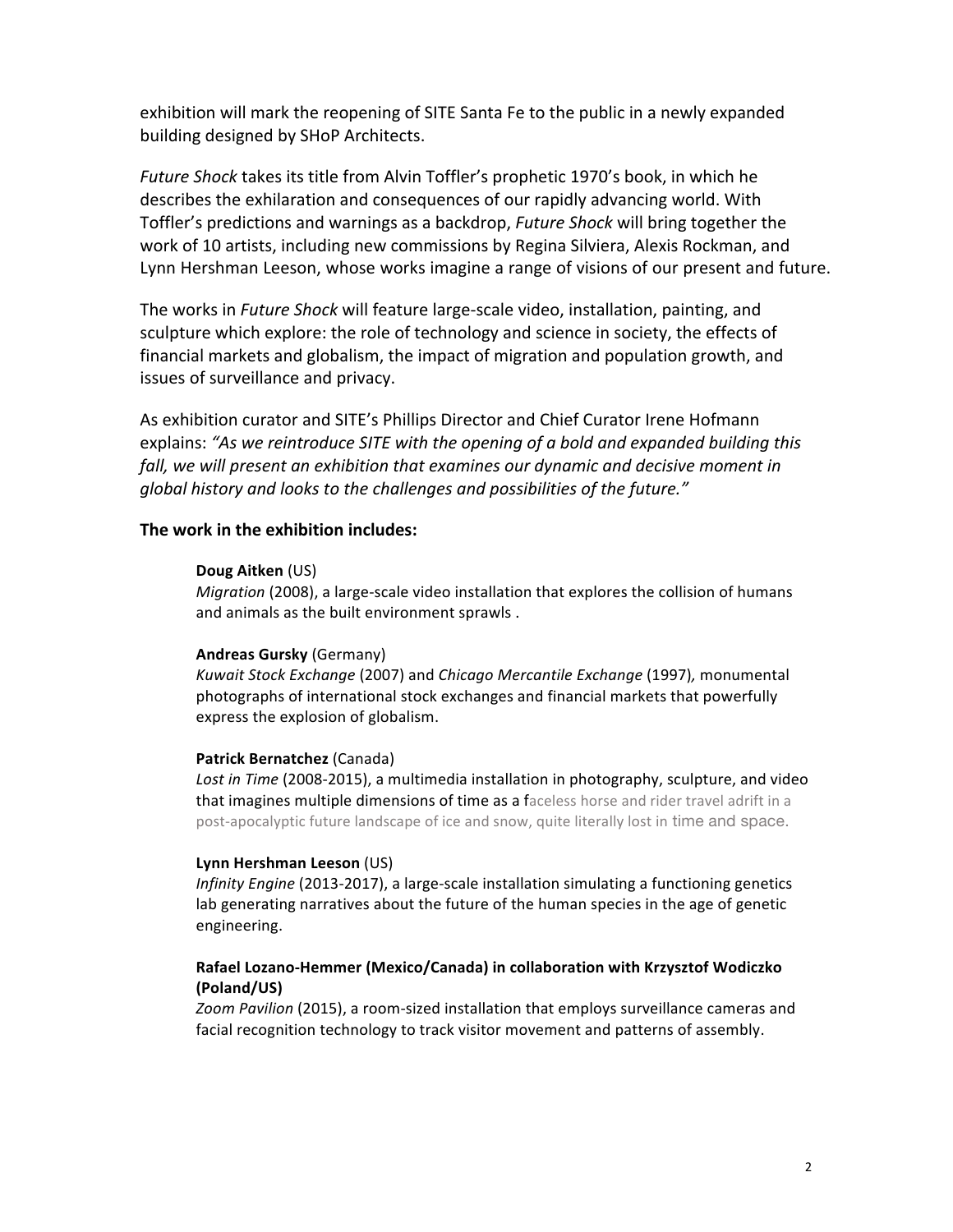#### **Alexis Rockman** (US)

*Battle Royal* (2004) and *Bronx Zoo* (2012-13), large-scale paintings of imagined landscapes that address environmental issues, combining empirical fact with plausible fiction to propose an apocalyptic vision of the future alongside a newly-commissioned series of 75 new drawings inspired by the flora and fauna of New Mexico.

#### **Dario Robleto** (US)

Setlists for a Setting Sun (The Crystal Palace) (2014), a work that features a range of found and constructed objects, images, and sounds that pay homage to an early moment of future shock: the earliest known recording of a live musical performance, created in 1888.

#### **Tom Sachs** (US)

A group of works from Sach's ambitious and ongoing *Space Program*, a large-scale body of work that celebrates space exploration past, present, and future through sculptures that echo a range of equipment, research tools, and vehicles developed through the Apollo program of the 1960s and 70s.

#### **Regina Silveira** (Brazil)

*Mundus Admirabilis*, a large-scale site-specific graphic vinyl installation engaging the façade of SITE's building, courtyard, and mezzanine, will depict a swarm of insects that become an allegory for global corruption and environmental degradation.

#### **Andrea Zittel** (US)

Linear Sequence (2016), a series of new sculptures that eschew the impact and pace of technological change and propose alternate modes of living and organizing one's life along with three large-scale billboards on the exterior of SITE's building that are drawn from ZIttel's *How to Live?* series of paintings.

## **Exhibition Catalogue**

*Future Shock* will be accompanied by a 144-page full-color catalogue documenting the works in the exhibition and the legacy of the ideas of Toffler's vision of the future. The catalogue will be available in late September and will be available in the SITE Store and distributed by D.A.P.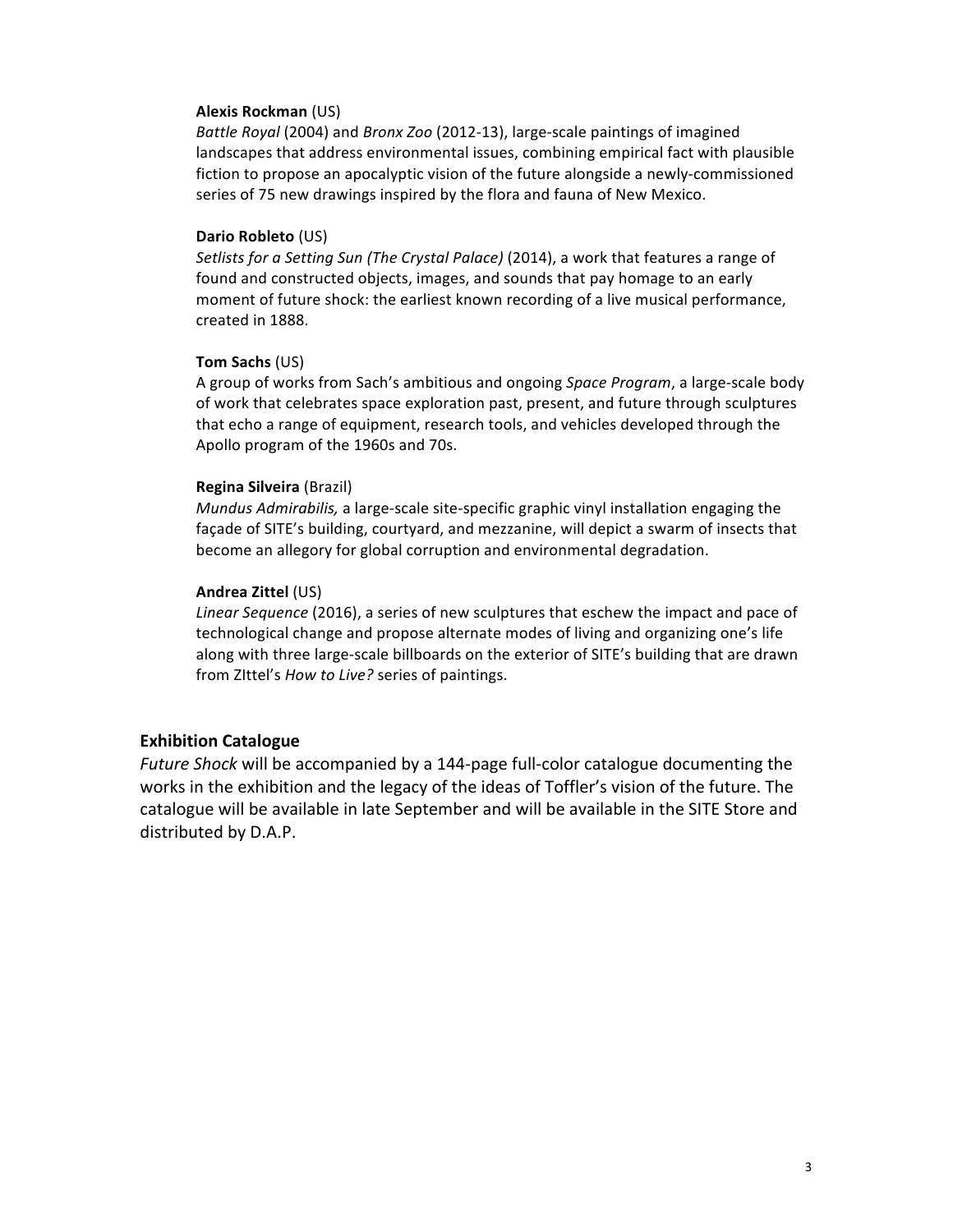

Kota Ezawa, *Empty Frame*, 2016, lightbox, Courtesy of the artist and Haines Gallery, San Francisco and **Christopher Grimes, Santa Monica**

# **A NEW SITELAB GALLERY TO OPEN IN SITE's NEW BUILDING** *Kota Ezawa: The Crime of Art SITElab Project Space* **October 7, 2017 – January 10, 2018**

Accompanying *Future Shock* in SITE's inaugural year will be a series of new SITElab exhibitions to be presented in a new 2,000 square foot gallery space. Continuing the tradition of SITElab, launched in 2013, exhibitions will feature new works sourced directly from artists' studios, experimental projects, interdisciplinary shows, and community-based initiatives.

Launching the new SITElab space will be **Kota Ezawa: The Crime of Art**, a solo exhibition of new and recent works by San Francisco-based artist Kota Ezawa. Exhibition dates are **Saturday, October 7, 2017, through Wednesday, January 10, 2018.**

# **SITElab.8**

# *Kota Ezawa: The Crime of Art*

This exhibition will bring together new and recent works related to Ezawa's *The Crime of* Art series, a group of light-boxes and video animations that chronicle some of the most infamous and high profile museum heists in history. At the heart of this exhibition is a series of images that pays homage to the 13 artworks (including those by Degas, Manet, Rembrandt, and Vermeer) stolen from the Isabella Stuart Gardener Museum in 1990.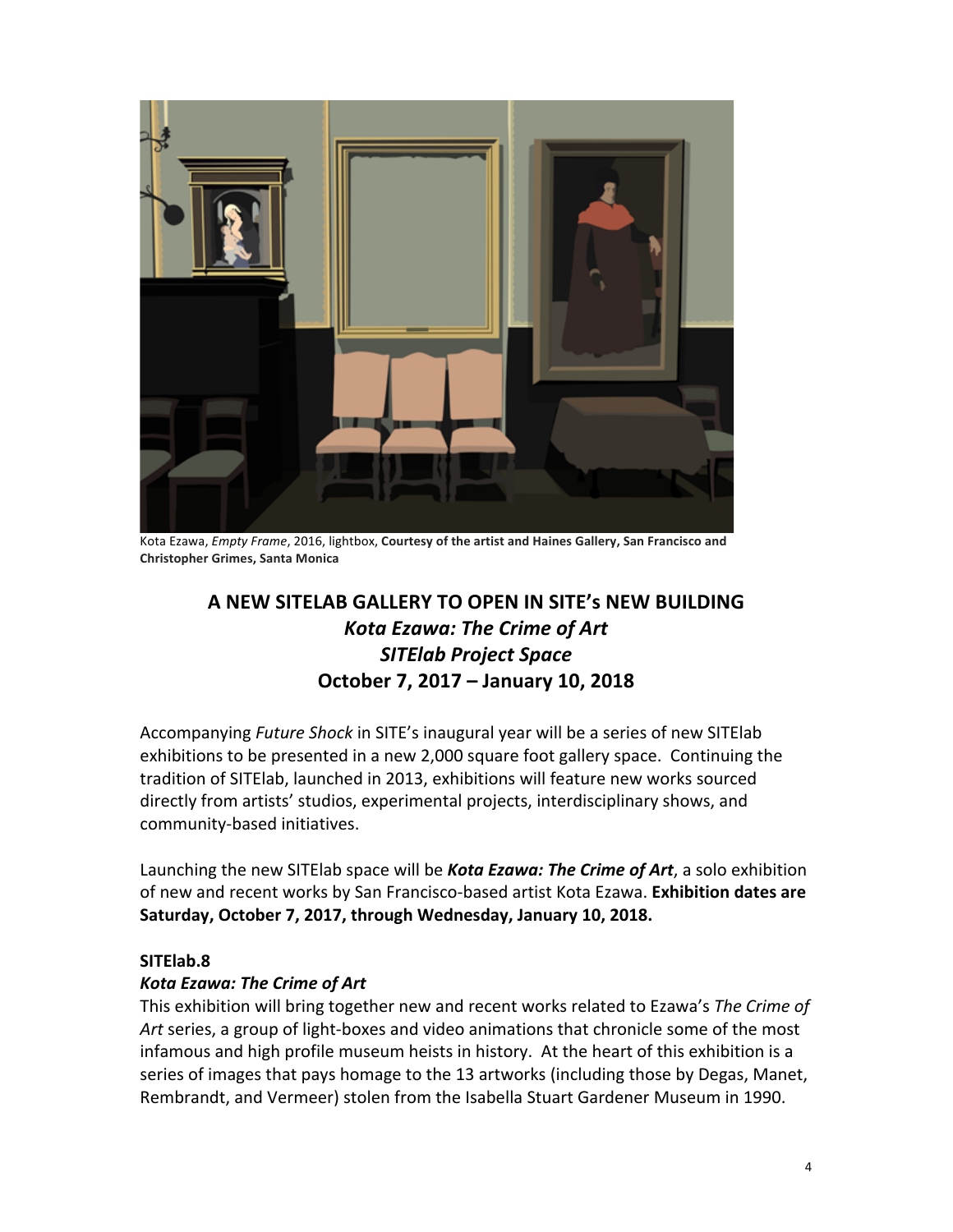# **About Kota Ezawa**

Kota Ezawa draws from the histories of media, popular culture, and art history to create distilled renderings of iconic images. His simplified versions of indelible images remain easily recognizable and potent, the result of a process that illuminates the hold certain images have on their viewers. Working in a range of mediums such as digital animation, slide projections, light boxes, paper cut-outs, collage, print, and wood sculptures, Ezawa maintains a keen awareness of how images shape our experience and memory of events.

# **Publication**

The exhibition will be accompanied by a new publication, *The Crime of Art*, which surveys Kota Ezawa's career using crime as a topical lens, published by Radius Books.

The publication draws connections between recent works, including those on view at the SITElab exhibition, and earlier series including animated films The Simpson Verdict (2002) and *The Unbearable Lightness of Being* (2005), as well as his ongoing drawing series The History of Photography Remix.

# **Opening Events: October 5-8, 2017**

SITE Santa Fe will present a series of opening events in celebration of the new building and the inaugural exhibitions with special guests and exhibiting artists. These events will be ticketed on Thursday and Friday, October 5 and 6, with Community Events to be held on Saturday and Sunday, October 7 and 8. More information on these events will be announced later this summer.

## **About SITE Santa Fe**

SITE Santa Fe opened in 1995 to present what was then the only international biennial of contemporary art in the United States, and one of only a handful of biennials around the world. From the very beginning, SITE established a commitment to a risk-taking and visionary perspective that continues to drive its programs today. Year-round exhibitions and educational programs encourage the creative and intellectual potential of the audience and uphold the region's tradition of fostering avant-garde art. From July 2016-Jan 2017, SITE Santa Fe presented the second installment of *SITElines.2016:* New *Perspectives on Art of the Americas,* a re-imagined biennial exhibition series with a focus on contemporary art from the Americas.

As an institution with a year-round contemporary art program, SITE hosts an Art & Culture series of lectures and performances, as well as an extensive education and outreach program for local schools, all of which attract over 25,000 local, national and international visitors annually. Since its launch, SITE has presented over 100 exhibitions  $-$  including ten biennials  $-$  of works by over 700 international artists.

Further information on SITE Santa Fe can be found at sitesantafe.org.